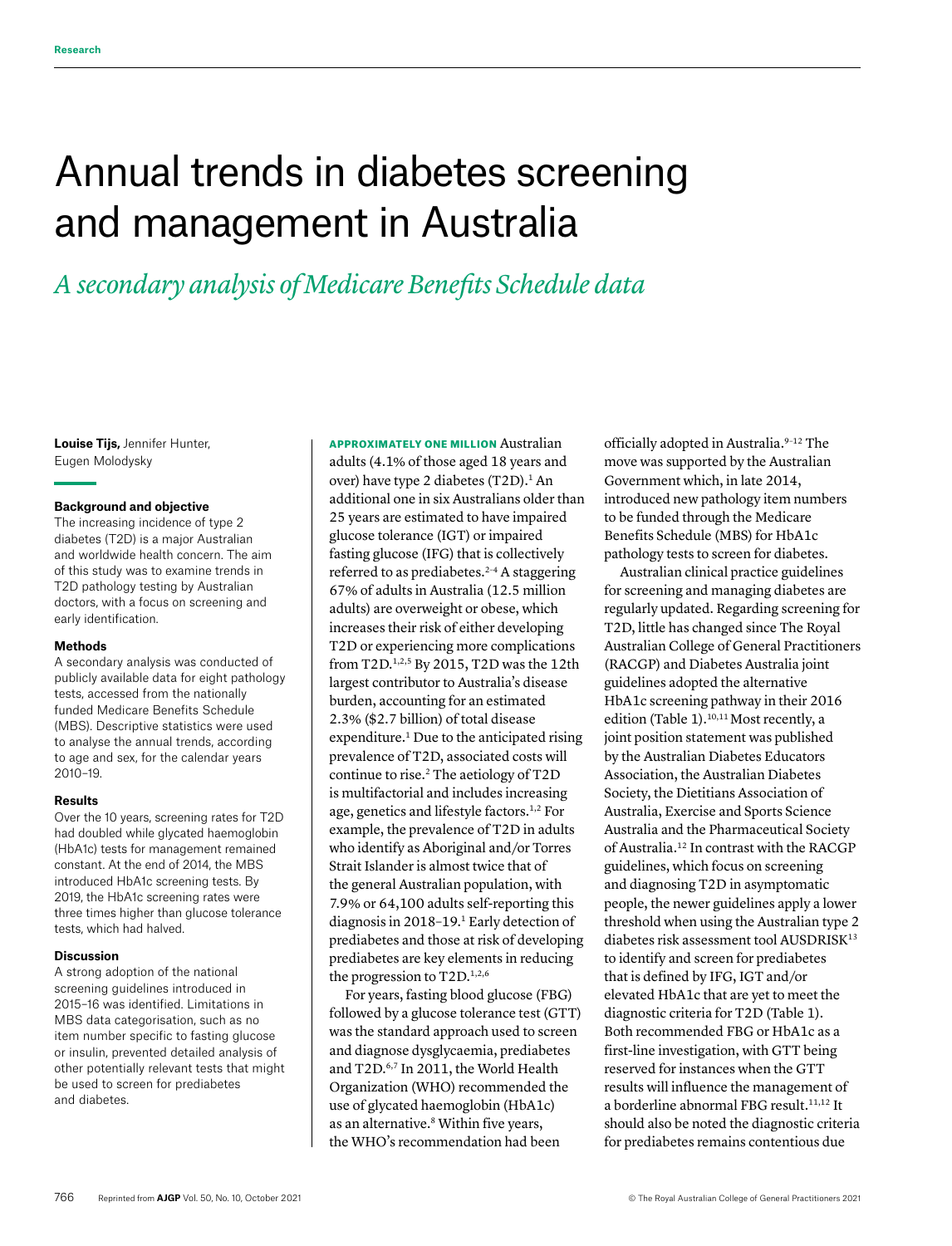|                                                                                                                                                         | <b>Prediabetes</b>                                                                                                  | <b>Type 2 diabetes</b>                                                                                                                                                                                                                                                                                                                                                                |  |
|---------------------------------------------------------------------------------------------------------------------------------------------------------|---------------------------------------------------------------------------------------------------------------------|---------------------------------------------------------------------------------------------------------------------------------------------------------------------------------------------------------------------------------------------------------------------------------------------------------------------------------------------------------------------------------------|--|
| Screen every 1-5 years                                                                                                                                  | • AUSDRISK score ≥6                                                                                                 |                                                                                                                                                                                                                                                                                                                                                                                       |  |
| <b>Screen every three years</b><br>• Previous prediabetes screening result:<br>FBG <6.1 mmol/L OR HbA1c <42 mmol/mol<br>(<6.0%) and AUSDRISK score 6-11 |                                                                                                                     | • AUSDRISK score ≥12<br>• All people with a history of a previous<br>cardiovascular event (acute myocardial<br>infarction or stroke)<br>• Hx gestational diabetes<br>• Hx polycystic ovary syndrome<br>• Patients on antipsychotic drugs<br>• Previous diabetes screening result:<br>FBG <5.5 mmol/L; FBG <6.1 mmol/L<br>and 2-hour GTT <7.8 mmol/L; OR HbA1c<br><42 mmol/mol (<6.0%) |  |
| Screen every year                                                                                                                                       | • Previous prediabetes screening result:<br>FBG <6.1 mmol/L OR HbA1c <42 mmol/mol<br>(<6.0%) and AUSDRISK score ≥12 | • Aboriginal and Torres Strait Islander people<br>≥18 years of age<br>• Previous diabetes screening result:<br>FBG 6.1-6.9 mmol/L with GTT <11.1 mmol/L;<br>OR HbA1c 42-46 mmol/mol (6.0-6.4%)                                                                                                                                                                                        |  |
| <b>First-line screening</b>                                                                                                                             | <b>FBG or HbA1c</b>                                                                                                 | <b>FBG or HbA1c (or RBG for Aboriginal</b><br>and/or Torres Strait Islander people*)                                                                                                                                                                                                                                                                                                  |  |
| <b>FBG result!</b>                                                                                                                                      |                                                                                                                     |                                                                                                                                                                                                                                                                                                                                                                                       |  |
| <5.5 mmol/L                                                                                                                                             |                                                                                                                     | Screen in three years                                                                                                                                                                                                                                                                                                                                                                 |  |
| <6.1 mmol/L                                                                                                                                             | Screen in 1-3 years                                                                                                 | Request GTT, screen in three years                                                                                                                                                                                                                                                                                                                                                    |  |
| 5.5-6.9 mmol/L                                                                                                                                          |                                                                                                                     | Diabetes possible - request GTT                                                                                                                                                                                                                                                                                                                                                       |  |
| 6.1-6.9 mmol/L                                                                                                                                          | Prediabetes likely - consider GTT <sup>+</sup>                                                                      | IFG likely - request GTT, screen in one year                                                                                                                                                                                                                                                                                                                                          |  |
| ≥7 mmol/L                                                                                                                                               |                                                                                                                     | Diabetes likely - repeat FBG                                                                                                                                                                                                                                                                                                                                                          |  |
| <b>HbA1c result</b>                                                                                                                                     |                                                                                                                     |                                                                                                                                                                                                                                                                                                                                                                                       |  |
| <42 mmol/mol (<6.0%)                                                                                                                                    | Screen in 1-3 years                                                                                                 | Screen in three years                                                                                                                                                                                                                                                                                                                                                                 |  |
| 42-46 mmol/mol (6.0-6.4%)                                                                                                                               | Prediabetes likely                                                                                                  | High risk - screen in one year                                                                                                                                                                                                                                                                                                                                                        |  |
| >46 mmol/mol (>6.4%)                                                                                                                                    |                                                                                                                     | Diabetes likely - repeat HbA1c                                                                                                                                                                                                                                                                                                                                                        |  |
| <b>Second-line screening</b>                                                                                                                            | <b>Glucose tolerance test (GTT)</b>                                                                                 | <b>Glucose tolerance test (GTT)</b>                                                                                                                                                                                                                                                                                                                                                   |  |
| Two-hour GTT (75 g oral glucose<br>dose) result                                                                                                         |                                                                                                                     |                                                                                                                                                                                                                                                                                                                                                                                       |  |
| <7.8 mmol/L                                                                                                                                             |                                                                                                                     | Screen in three years                                                                                                                                                                                                                                                                                                                                                                 |  |
| 7.8-11.0 mmol/L                                                                                                                                         | Prediabetes likely with IGT                                                                                         | IGT - screen in one year                                                                                                                                                                                                                                                                                                                                                              |  |
| ≥11.1 mmol/L                                                                                                                                            |                                                                                                                     | Diabetes                                                                                                                                                                                                                                                                                                                                                                              |  |

**Table 1. Nationally recommended screening pathways for prediabetes and asymptomatic type 2 diabetes11,12**

*Note: The risk of developing T2D in the next five years is one in 50 with a score of 6–8, one in 30 with a score of 9–11, and one in 14 with a score of 12–15. The score tends to overestimate risk in people younger than 25 years and underestimate risk in Aboriginal and/or Torres Strait Islander people.10 \*An RBG ≥11.1 mmol/L is suggestive of T2D.* 

*†FBG categories overlap because of different cut offs for prediabetes guidelines12 and type 2 diabetes guidelines.11*

*‡GTT is indicated to differentiate between IFG and IGT to inform intensive lifestyle intervention.*

*AUSDRISK, Australian type 2 diabetes risk assessment tool; FBG, fasting blood glucose; GTT, glucose tolerance test; HbA1c, glycated haemoglobin; Hx: clinical history; IFG, impaired fasting glucose; IGT, impaired glucose tolerance; RBG, random blood glucose; T2D, type 2 diabetes*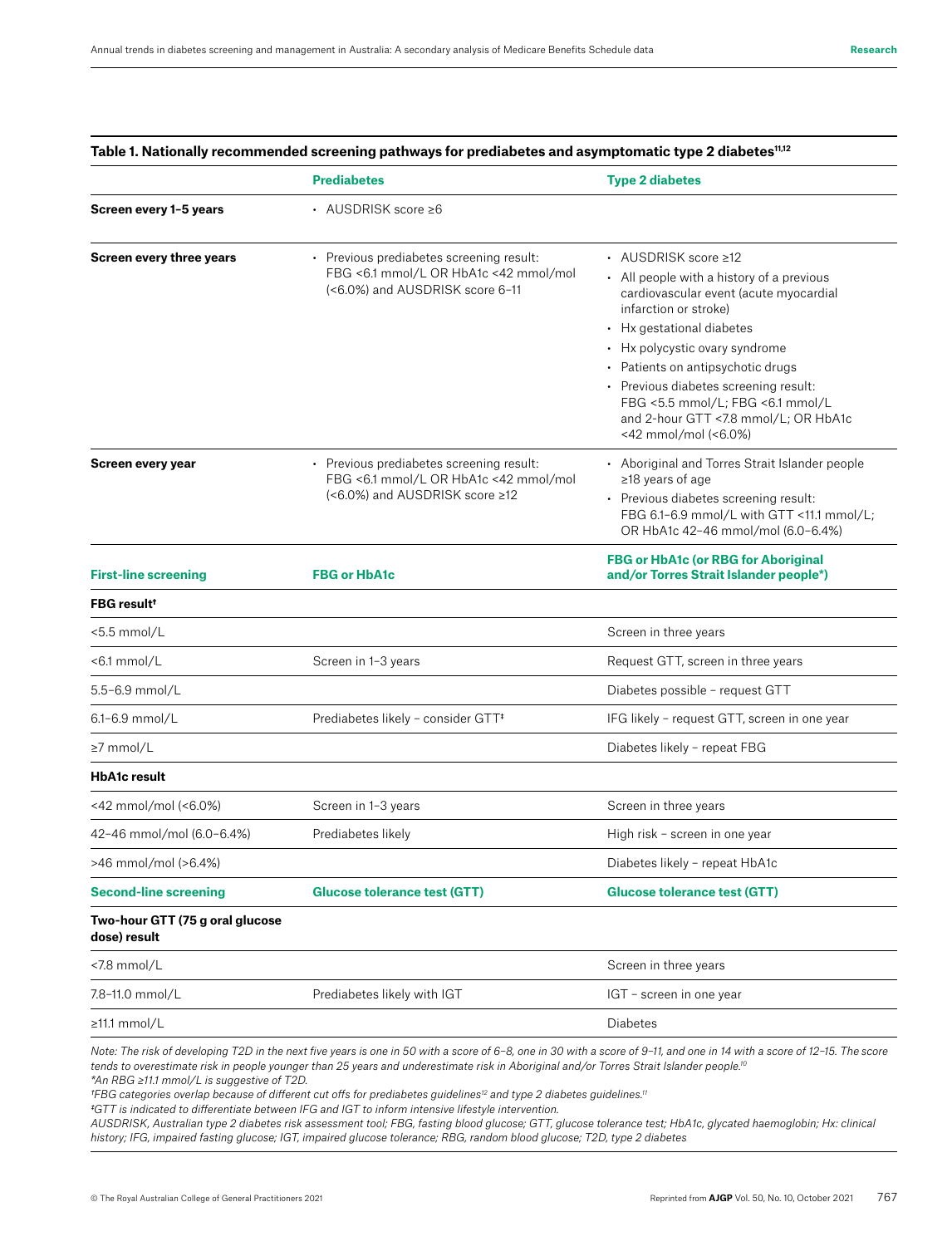to poor correlations between the three tests, poor reproducibility in adult and paediatric populations, and possibly different underlying pathophysiology.<sup>3</sup> Consequently, the WHO, the American Diabetes Association, the RACGP, and the Australian joint position statement all use slightly different criteria for screening and diagnosing prediabetes.<sup>4,11,12</sup>

To further understand the extent to which changes to clinical practice guidelines and available pathology tests are being used in Australia to reduce progression along the T2D continuum, this study examined 10-year annual trends, from 2010–19, in the use of relevant MBS-funded T2D pathology testing by Australian doctors.

## **Methods**

A secondary analysis was conducted of publicly available data reporting

MBS pathology services for the 10 calendar years 2010–19. Relevant MBS item numbers for pathology tests were identified by searching the Australian Government MBS Online14 with theterms 'diabetes', 'glucose', 'fasting glucose', 'fasting plasma glucose', 'glycated haemoglobin', HbA1c, 'Glucose tolerance test', 'GTT', 'Type 2 Diabetes', 'Type 2 Diabetes Mellitus' and 'T2D'. Eight item numbers for pathology tests that can be requested by medical practitioners and are relevant to the diagnosis and/or management of patients with diabetes and those at 'high risk' of developing diabetes were identified (Table 2). While insulin is currently not recommended for routine screening for prediabetes or diabetes,<sup>11,12</sup> it was included nonetheless due to ongoing debate regarding its role in the pathogenesis of prediabetes and diabetes,15,16 and as an additional screening test for certain population

groups.17,18 As such, it is likely that some medical practitioners are ordering insulin tests despite it not being routinely recommended.

Annual service data for the eight MBS item numbers (66841, 73839, 66542, 66500, 66695, 66551, 73840 and 73844) were downloaded from the Medicare Statistics – Services Australia website.19 The data represent those services performed by a registered pathology provider that qualifies for a Medicare payment and for which a claim has been processed by Medicare Australia. This represents the bulk of primary care services where most of the routine screening for T2D takes place. It does not include services provided by hospitals to public patients in public hospitals or services that qualify for a benefit under the Department of Veterans' Affairs National Treatment Account.<sup>20</sup> Given that the pathology services of greatest

| <b>Indications</b>                                                     | <b>MBS</b> item number | <b>Description</b>                                                                                                                                                                                                                                                                                                      |
|------------------------------------------------------------------------|------------------------|-------------------------------------------------------------------------------------------------------------------------------------------------------------------------------------------------------------------------------------------------------------------------------------------------------------------------|
| Screening                                                              | 66841                  | HbA1c performed for the diagnosis of diabetes in asymptomatic patients at<br>high risk                                                                                                                                                                                                                                  |
| Screening<br>Aboriginal and/or Torres Strait<br>Islander people only*  | 73839                  | HbA1c performed for the diagnosis of diabetes in asymptomatic patients at<br>high risk (not more than once in a 12-month period)                                                                                                                                                                                        |
| Screening                                                              | 66542                  | Oral glucose tolerance test with at least two measurements of glucose (plus<br>any test described in item 66695 such as insulin) for the diagnosis of diabetes                                                                                                                                                          |
| Screening or management                                                | 66500                  | Serum, plasma, urine or other body fluid (except amniotic fluid), by any method<br>except reagent tablet or reagent strip (with or without reflectance meter) of<br>one or more of 29 biochemical substances (eg electrolytes, urea, creatine, liver<br>enzymes and lipids), including glucose and urinary microalbumin |
| Screening or management <sup>+</sup>                                   | 66695                  | Quantitation in blood or urine of one or more of 27 hormones and hormone-<br>binding proteins (eg adrenocorticotropic hormone, growth hormones,<br>glucagon, sex hormones, urine steroid fraction or fractions), including insulin                                                                                      |
| Management                                                             | 66551                  | HbA1c performed in the management of established diabetes                                                                                                                                                                                                                                                               |
| Management<br>Aboriginal and/or Torres Strait<br>Islander people only* | 73840                  | HbA1c performed in the management of established diabetes (maximum of<br>four tests in a 12-month period)                                                                                                                                                                                                               |
| Management<br>Aboriginal and/or Torres Strait<br>Islander people only* | 73844                  | Urinary microalbumin from a timed overnight urine sample or urine<br>albumin: creatinine ratio as determined on a first morning urine sample in the<br>management of established diabetes                                                                                                                               |

**Table 2. Medicare Benefits Schedule (MBS) pathology item numbers for diagnosis or management of diabetes mellitus**

*\*Quality Assurance in Aboriginal Medical Services (QAAMS) Program items* 

*†Insulin and other hormones are currently not recommended for routine screening for prediabetes or diabetes.*

*HbA1c, glycated haemoglobin; MBS, Medicare Benefits Schedule*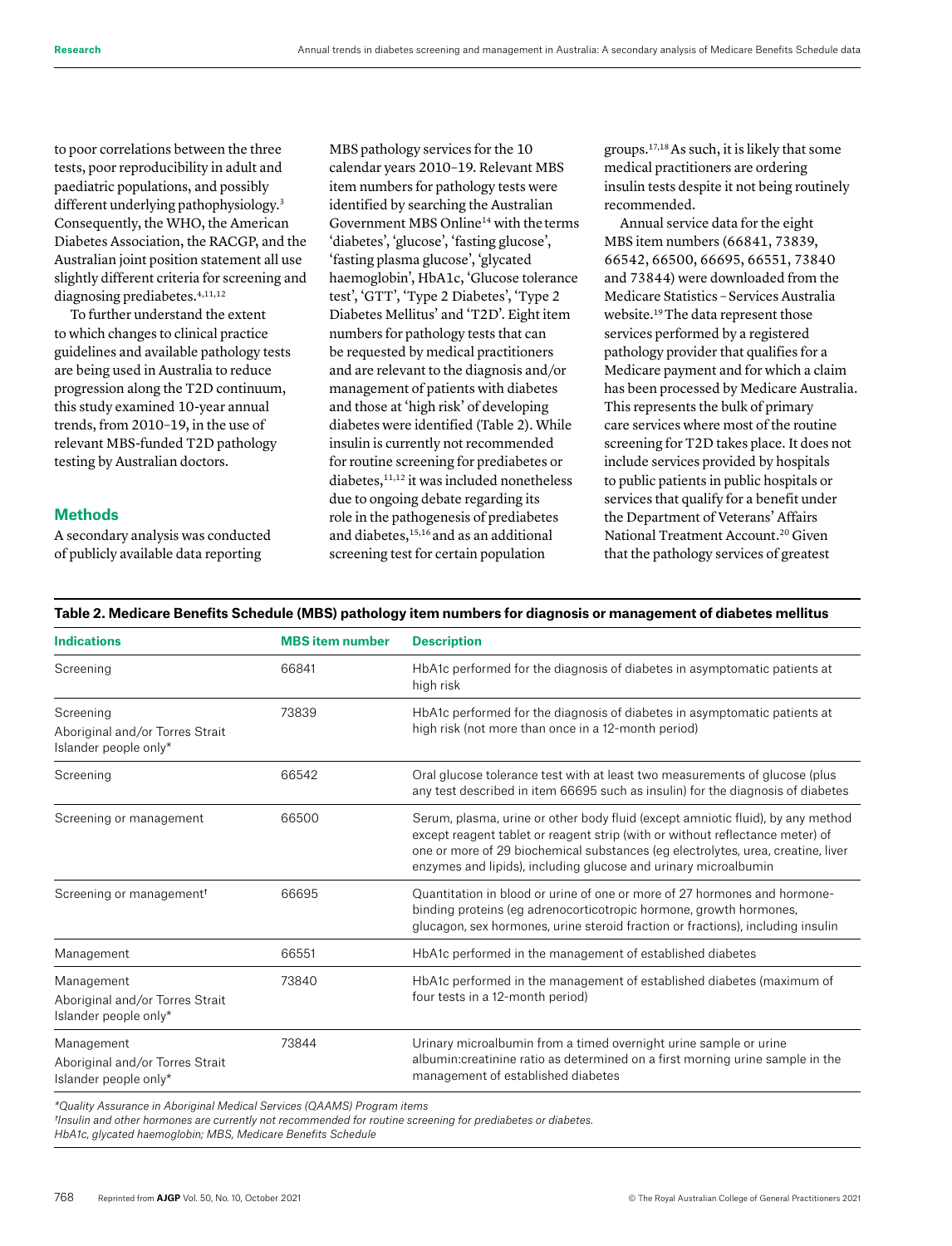**Research**

interest for this study are mostly provided in community rather than hospital settings and, therefore, mostly funded through the MBS, for pragmatic reasons, no other data sources were sought.

Microsoft Excel was used to generate summary tables and charts. Data for the general Australian population and the Quality Assurance in Aboriginal Medical Services (QAAMS) Program item numbers were extracted for the number of services and as rates per 100,000 according to age groups and sex for the calendar years 2010–19. The decision to compare calendar years rather than financial years reflected anecdotal reports that chronic disease management, including ongoing pathology referrals and screening, had suddenly dropped due to the COVID-19 pandemic. For the sake of brevity, the data are presented as figures. Supporting tables with detailed information are available upon request.

Human Research Ethics Committee approval was not required as all data used in the analysis were de-identified and publicly available.

## **Results**

Across the 10-year period of 2010–19, a number of changes in the rates and types of pathology tests provided to diagnose diabetes were observed (Figure 1). An average of 1105 GTTs per 100,000 persons (MBS item no. 66542) were provided each year to diagnose diabetes. These rates were steady until 2015, when they started to decline. This correlated with the introduction of HbA1c (MBS item nos 66841 and 73839) as an alternative diagnostic test. By the end of 2019, the rate of GTT services provided each year had halved from 1333/100,000 persons in 2010 to 687/100,000 persons in 2019, and HbA1c diagnostic services had increased from 926/100,000 persons in 2015 to 2076/100,000 persons in 2019. Combined, the rate of diabetes screening tests conducted each year had doubled over the 10-year period.

In contrast, the use of HbA1c for the ongoing management of diabetes (MBS item nos 66551 and 73840) remained relatively unchanged before and after the introduction of MBS funding for HbA1c tests to diagnose diabetes (Figure 1). Across the 10 years, an average of 4758 services per 100,000 persons were provided each year. Notably, this was substantially higher than any of the other pathology tests reviewed, including general biochemistry tests with or without glucose (MBS item nos 66500 and 73844) and general hormonal tests, with or without insulin (MBS item no. 66695).

Diabetes screening differed according to age, sex and Indigenous status (Figure 2). For instance, based on the latest figures from 2019, the rate of GTT (MBS item no. 66542) was 1.7 times higher for females (873/100,000 females) compared to males (499/100,000 males). For females, the largest proportion were provided to those aged 25–44 years (44%). This equated to one-third of the total number of GTT services (59,595/175,967 GTT services). For males, the largest proportion were provided to those aged 55–74 years (49%). However, the total number of services provided was only slightly higher for males aged 55–74 years compared to females (males 33,799/175,967 GTT services, 19.2%; females 29,594/175,967 GTT services, 16.7%).

Substantial differences were also observed in the age at which the HbA1c diagnostic tests were provided to people who identify as Aboriginal and/or Torres Strait Islander (MBS item no. 73839) compared to the general Australian population (MBS item no. 66841; Figure 2). A higher proportion (32%) of the HbA1c diagnostic tests were provided to both male and female adolescents and younger adults aged 15–34 years who



**Figure 1.** Medicare Benefit Schedule diabetes-related pathology services for the general Australian population *HbA1c, glycated haemoglobin; GTT, glucose tolerance test*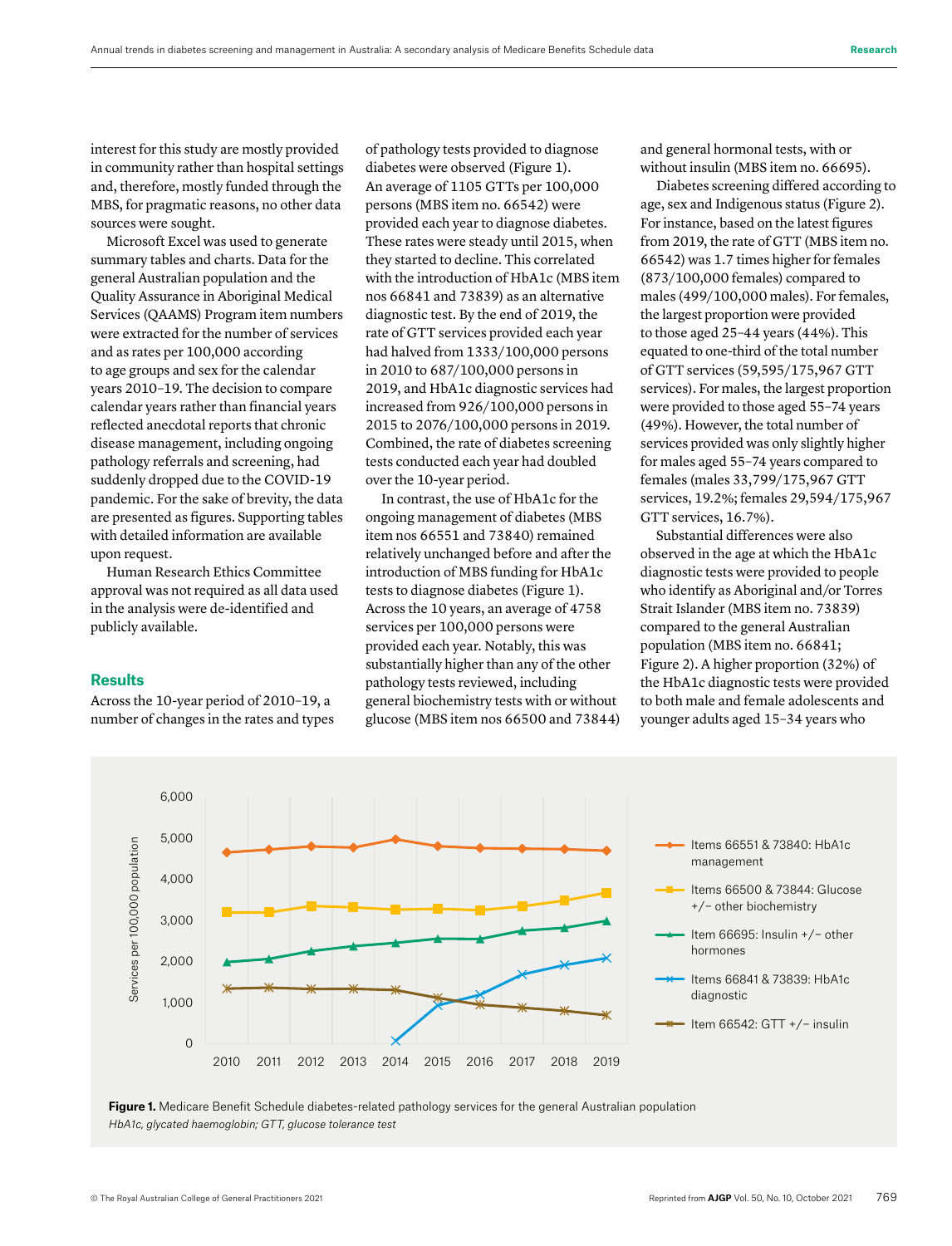

## Percentage of females and males who received the MBS service Number of services/100,000 females or males



■ Item 66841: HbA1c diabetes diagnostic test for any Australian population (total average 687/100,000) Item 66542: GTT +/− insulin diabetes diagnostic test for any Australian population (total average 638/100,000)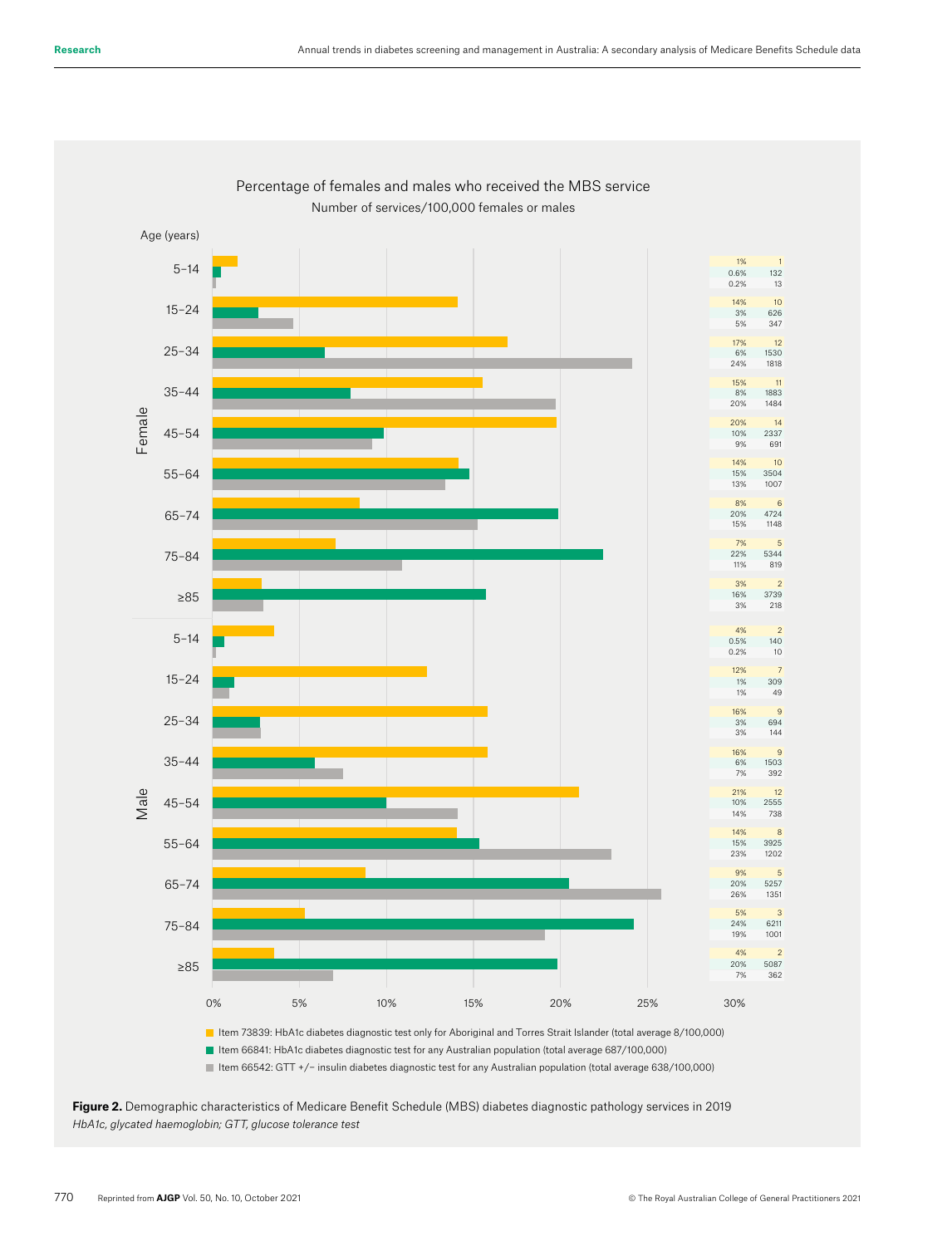identify as Aboriginal and/or Torres Strait Islander (MBS item no. 73839). From age 55 years, the proportion of people being tested started to decline, with less than 20% of tests being provided to adults older than 64 years. In sharp contrast, for the other HbA1c diagnostic test that can be used by anyone (MBS item no. 66841), less than 10% of tests were provided to people under the age of 35 years. Over 60% of HbA1c diagnostic tests (MBS item no. 66841) were provided to adults older than 64 years.

## **Discussion**

This study identified a number of trends in the MBS pathology service provided to Australians for the diagnosis and management of diabetes. There was evidence of a strong adoption of national diabetes guidelines. HbA1c was increasingly being used to screen for T2D in high-risk adults, including younger adults who identify as Aboriginal and/or Torres Strait Islander. A large proportion of younger females in the reproductive age groups were referred for GTT.

Over the 10-year period, screening rates for diabetes in Australia had doubled. While this is commendable as it suggests healthcare practitioners are proactive, it is also concerning as it highlights that, 10 years on, so many Australians meet the screening criteria and have a high risk of developing T2D. Notably, adults who identify as Aboriginal and/or Torres Strait Islander were being screened at a much younger age, highlighting the disparity in their increased risk of developing T2D compared to the general Australian adult population.<sup>1</sup> While the available MBS data were unable to differentiate the reasons for GTT, it is quite likely that a large number of females in the reproductive age groups are being screened for gestational diabetes and/or polycystic ovarian syndrome, both of which are associated with an increased risk of developing T2D.11,18 These trends in HbA1c and GTT testing further affirm the importance of evidence-based lifestyle interventions at both the individual and population/community levels to help reverse the otherwise likely progression to T2D and its sequalae.<sup>2,6,9-11,19,20</sup>

The rapid rise in HbA1c services for diabetes screening, and simultaneous decline in GTT services following the introduction of MBS HbA1c screening items in 2015, is also noteworthy. It is unclear the extent to which the original screening pathway that begins with an FBG, followed by GTT if indicated, is still being performed, or how often FBG is being tested alongside HbA1c and how this might impact clinical decisions and MBS costs. National guidelines do not state a preference; either test is acceptable.<sup>11</sup> Patient and provider preferences are therefore likely to be influencing these trends. From the patient's perspective, HbA1c testing does not require fasting and there are no additional tests for borderline results suggestive of prediabetes (HbA1c 42–46 mmol/mol [6.0–6.4%]). Conversely, the person must fast before an initial FBG screening test, and borderline results (5.5–6.9 mmol/L) are referred for a GTT that is also a fasting test, which takes at least two hours to complete and involves multiple venesections. From the provider's perspective, only the HbA1c screening test attracts primary care Service Incentive Payments and Practice Incentive Payments. Conversely, an additional MBS payment for a consultation with a medical practitioner is likely for borderline FBG results. Further information about patient and provider preferences, along with an analysis of the cost-effectiveness of the recommended screening pathways, would help guide patient-centred diabetes care and value-based decision making and policies.20–22

Regarding screening and management for prediabetes, Table 1 highlights potential confusions that are likely to arise for Australian practitioners and patients due to different cut-offs and screening intervals for the same test.10,11 Further, diabetes screening pathways begin with either an FBG or HbA1c; however, neither test is ideal for screening for prediabetes. For example, in a meta-analysis of 46 studies that used GTT as the gold standard for defining prediabetes, the pooled sensitivity and specificity of HbA1c was 49% and 79%, respectively.22 For FBG, the sensitivity was only 25%; however, specificity

was much higher, at 94%.<sup>22</sup> In another meta-analysis that pooled the individual data from 16 studies, the most optimal prediabetes cut-off levels for predicting the risk of developing T2D within the next five years were calculated to be 5.6 mmol/L for FBG (sensitivity 64%, specificity 77%), 38 mmol/mol (5.6%) for HbA1c (sensitivity 73%, specificity 80%) and 7.0–11.1 mmol/L for two-hour GTT (sensitivity 62%, specificity 81%).4 Lower cut-off levels were also evaluated but these did not significantly improve the overall predictive accuracy, as the trade-off for a higher sensitivity was lower specificity. The reproducibility of FBG and HbA1c also tends to be lower for people with prediabetes, at approximately 50%, compared to 70% for people with T2D.3

MBS data were unable to determine the extent to which medical practitioners might be using other tests, such as fasting glucose and insulin. Australian guidelines do not discuss the use of fasting insulin, either as a standalone test or as part of a GTT.11,12 However, there are a number of reasons why it is likely that at least some insulin tests might be used by Australian doctors to screen for prediabetes and diabetes. The low sensitivity and specificity of FBG and HbA1c, especially in adolescents and young adults, have prompted calls to check fasting insulin in these population groups before subjecting patients to a GTT.<sup>16</sup> Although currently not recommended,<sup>23</sup> fasting insulin is also used by some clinicians to identify high-risk females with polycystic ovarian syndrome.18 The role of hyperinsulinemia, rather than insulin resistance, is increasingly being postulated as the underlying driver of the metabolic syndrome, prediabetes and T2D.<sup>15,16</sup> Evidence is also mounting to suggest that elevated fasting insulin is correlated with early cardiometabolic derangements independent of insulin resistance or hyperglycaemia.<sup>15</sup> While more research is needed, this raises the question as to whether a new insulin-specific MBS item number is warranted, particularly if fasting insulin is found to be an early, cost-effective risk identifier.

Limitations of this study included only analysing MBS data. Pathology